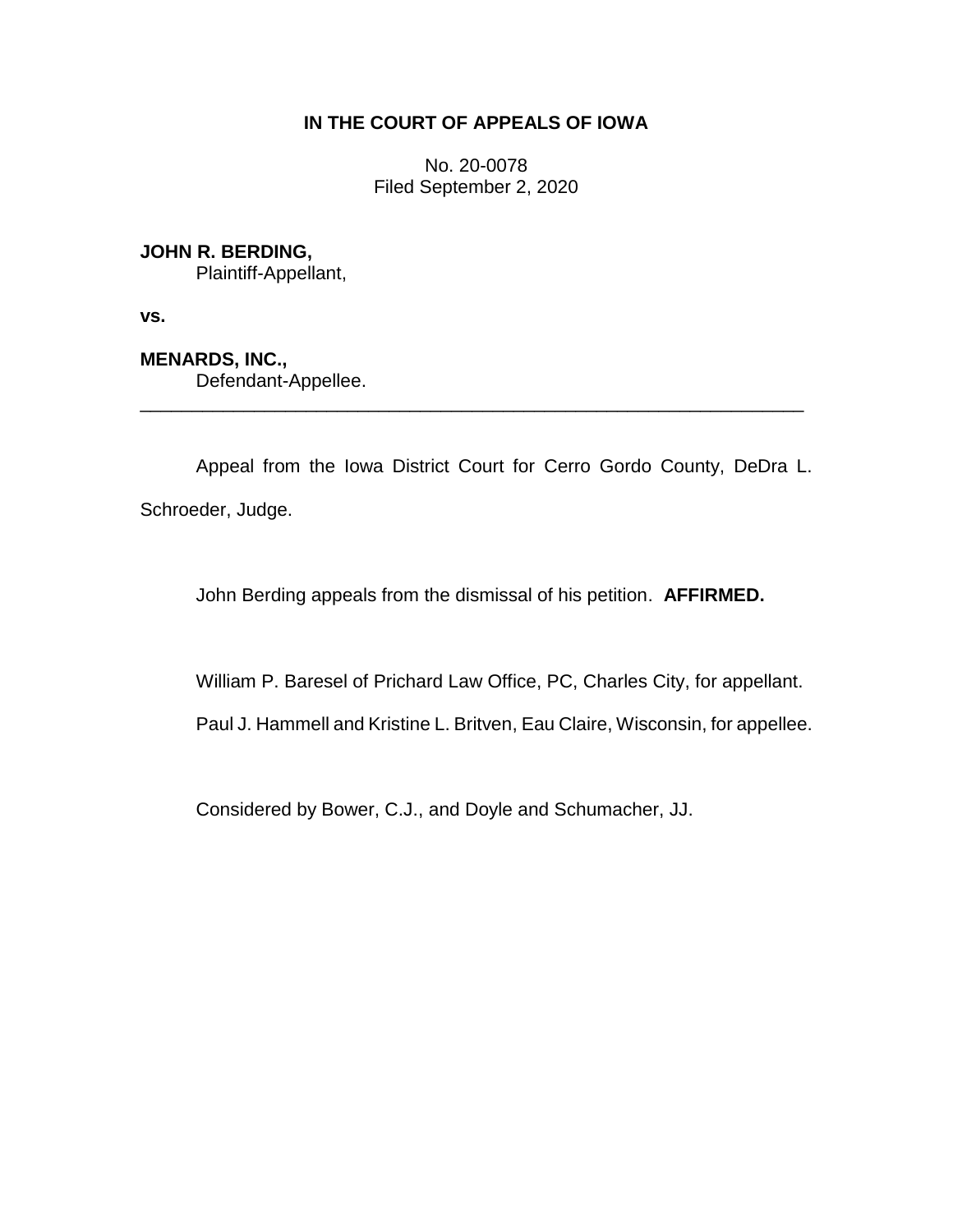### **SCHUMACHER, Judge.**

John Berding appeals from the dismissal of his petition based on failure to comply with Iowa Rule of Civil Procedure 1.302(5). Berding argues the district court erred by granting Menards, Inc.'s (Menards) motion to dismiss for failure to serve the defendant within ninety days after the filing of his petition. Because we agree with the district court's determination that Berding failed to demonstrate good cause in delaying service, we affirm the dismissal.

#### **I. Facts and Prior Proceedings**

The facts relevant to this appeal are uncomplicated. The alleged cause of action arose on June 22, 2017, wherein Berding alleged negligence on the part of Menards for leaving a low pallet jack in an aisle unattended, with no warnings to customers, which caused injury to Berding as he shopped. On November 2, 2018, the third-party claim administrator for Menards denied liability for the incident. Berding's counsel sent a letter to the insurance carrier eight months later on June 7, 2019, alerting Menards of Berding's intention to file a lawsuit. Berding's counsel, Brian McPhail, filed a petition on June 20, 2019.

Attorney Todd Prichard filed an appearance on behalf of Berding on October 11, 2019, and filed an application to extend time for service on behalf of Berding three days later, citing miscommunication between counsel as the basis for good cause.<sup>1</sup> This application was filed after the time to serve Menards had expired. The court granted the motion but indicated that the order was "without prejudice to the defendant to contest the court's finding of good cause." Following

 $\overline{a}$ 

<sup>1</sup> Both Attorney McPhail and Attorney Prichard represent Berding.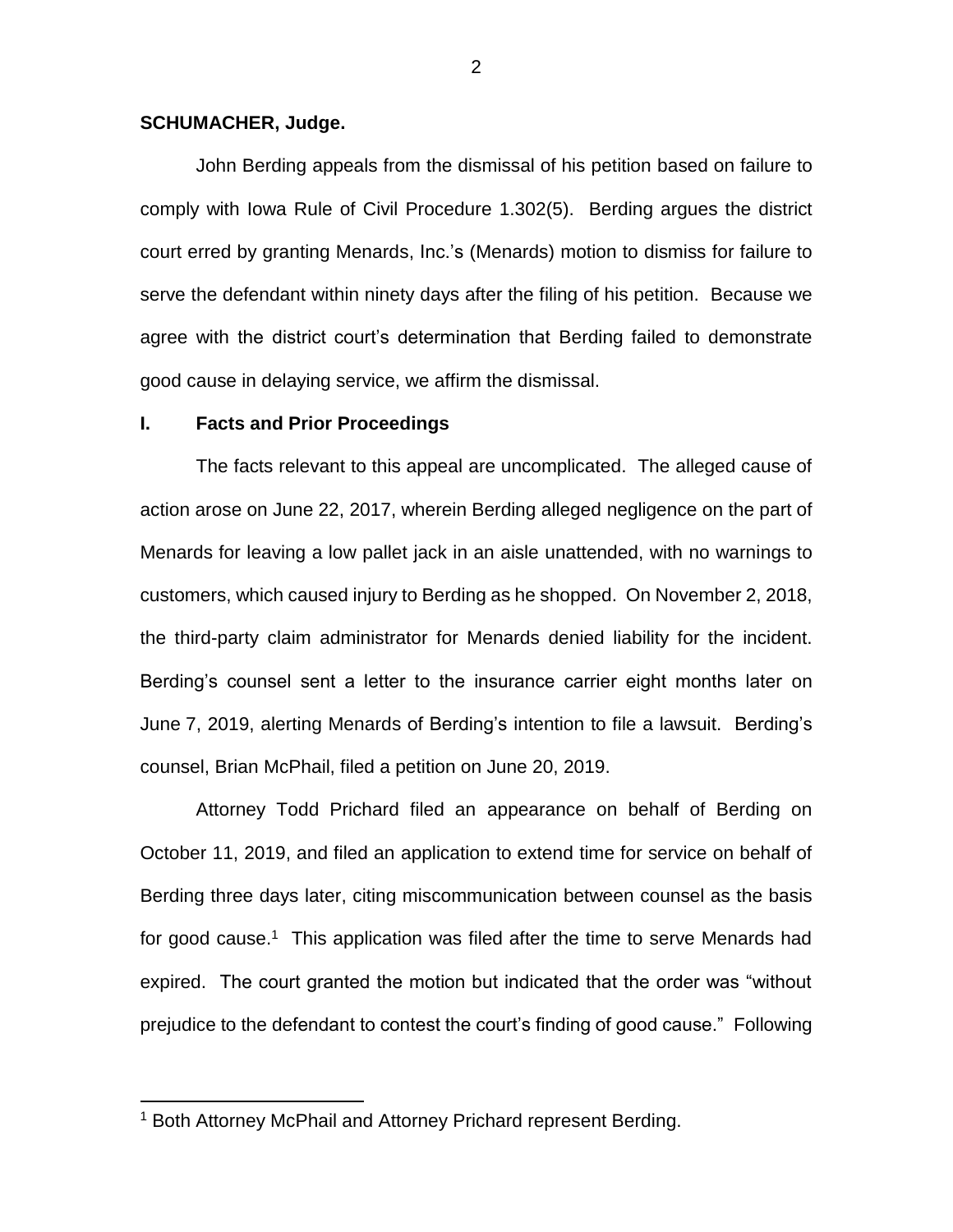service of the original notice and petition on October 23, 2019, Menards moved to dismiss for lack of good cause for the delay in service. After hearing on the motion to dismiss, the district court found that the service of the petition was not timely and there was not good cause established for the delay. The district court dismissed the petition. Berding appeals.

### **II. Standard of Review**

"We review decisions by the district court to grant a motion to dismiss for correction of errors at law." *Rucker v. Taylor*, 828 N.W.2d 595, 598 (Iowa 2013). "Dismissal is proper 'only if the petition shows no right of recovery under any state of facts.'" *Hawkeye Foodservice Distrib., Inc. v. Iowa Educators Corp.*, 812 N.W.2d 600, 604 (Iowa 2012) (quoting *Southard v. Visa U.S.A. Inc.*, 734 N.W.2d 192, 194 (Iowa 2007)).

"Ordinarily, the pleadings in the case form the outer boundaries of the material subject to evaluation in a motion to dismiss." *Rucker*, 828 N.W.2d at 598. However, if a party moves to dismiss on the basis of untimely service, "a court is permitted to consider facts outside the pleadings." *Id.* at 598–99. When the district court makes findings of fact for such a motion to dismiss, "those findings 'are binding on appeal unless not supported by substantial evidence.' We are not bound, however, by either the legal conclusions or application of legal principles reached by the district court." *Id.* at 599 (quoting *McCormick v. Meyer*, 582 N.W.2d 141, 144 (Iowa 1998)).

#### **III. Legal Analysis**

Iowa Rule of Civil Procedure 1.302(5) governs the consequences for failure to serve an original notice: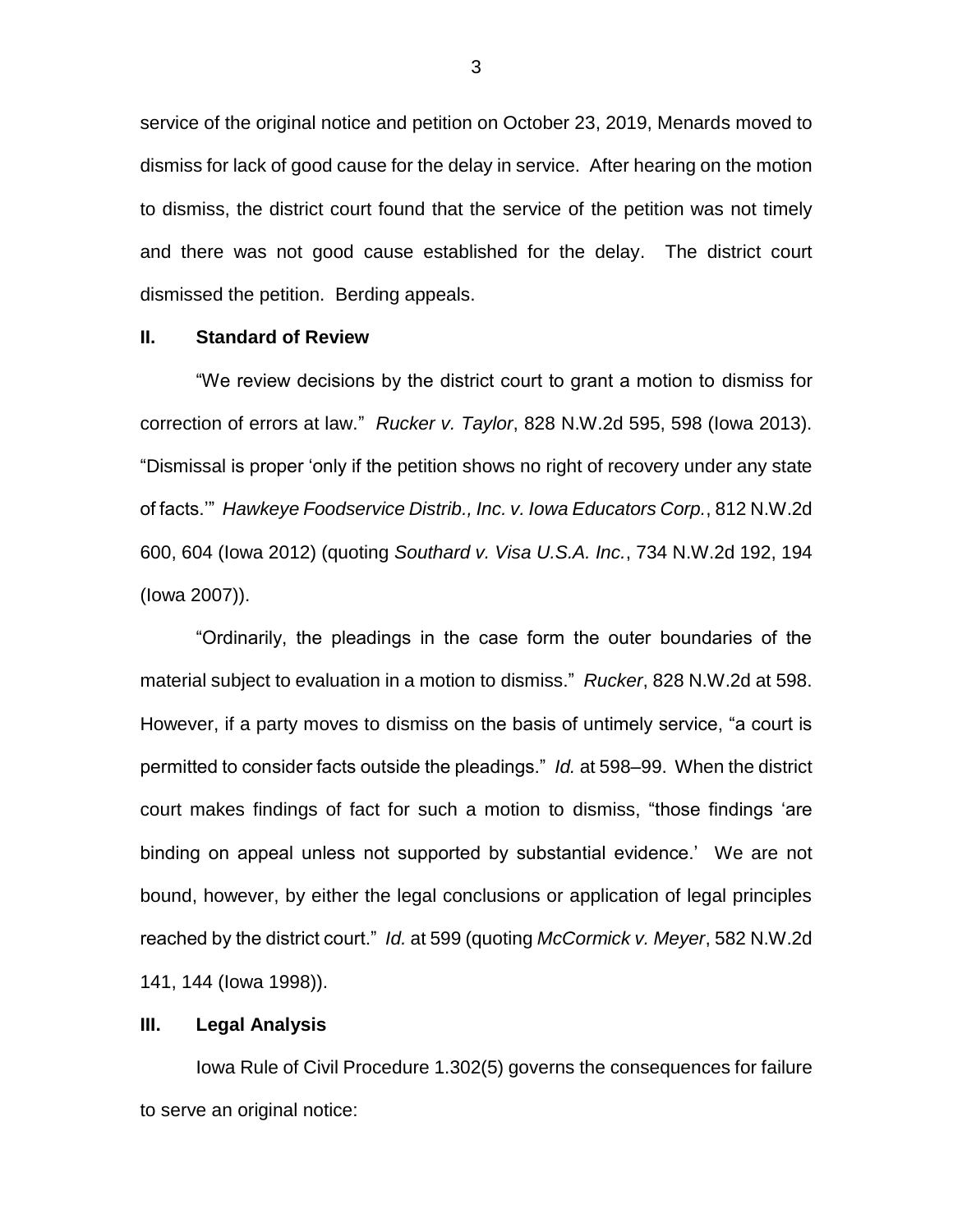If service of the original notice is not made upon the defendant, respondent, or other party to be served within 90 days after filing the petition, the court, upon motion or its own initiative after notice to the party filing the petition, shall dismiss the action without prejudice as to that defendant, respondent, or other party to be served or direct an alternate time or manner of service. If the party filing the papers shows good cause for the failure of service, the court shall extend the time for service for an appropriate period.

For good cause to be shown, our case law establishes that "the plaintiff

must have taken some affirmative action to effectuate service of process upon the

defendant or have been prohibited, through no fault of his own, from taking such

an affirmative step." *Meier v. Senecaut*, 641 N.W.2d 532, 542 (Iowa 2002) (quoting

*Carroll v. Martir*, 610 N.W.2d 850, 858 (Iowa 2000)). "Inadvertence, neglect,

misunderstanding, ignorance of the rule or its burden, or half-hearted attempts at

service have generally been waived as insufficient to show good cause." *Id.*

Good cause is likely (but not always) to be found in the plaintiff's failure to complete service in a timely fashion is a result of the conduct of a third party, typically the process server, the defendant evaded service of process or engaged in misleading conduct, the plaintiff has acted diligently in trying to effect service, or there are understandable mitigating circumstances.

*Wilson v. Ribbens*, 678 N.W.2d 417, 421 (Iowa 2004) (quoting 4B Charles Alan

Wright & Arthur R. Miller, *Federal Practice & Procedure* § 1137 at 342 (3rd ed.

2002)).

# **A. Miscommunication between Counsel and Settlement Negotiations**

Neither party asserts that Menards was served within the timeframe prescribed in Iowa Rule of Civil Procedure 1.302(5). Berding instead argues that good cause exists for this failure, as miscommunication between counsel and settlement negotiations equate to good cause, and the district court erred in failing to find good cause.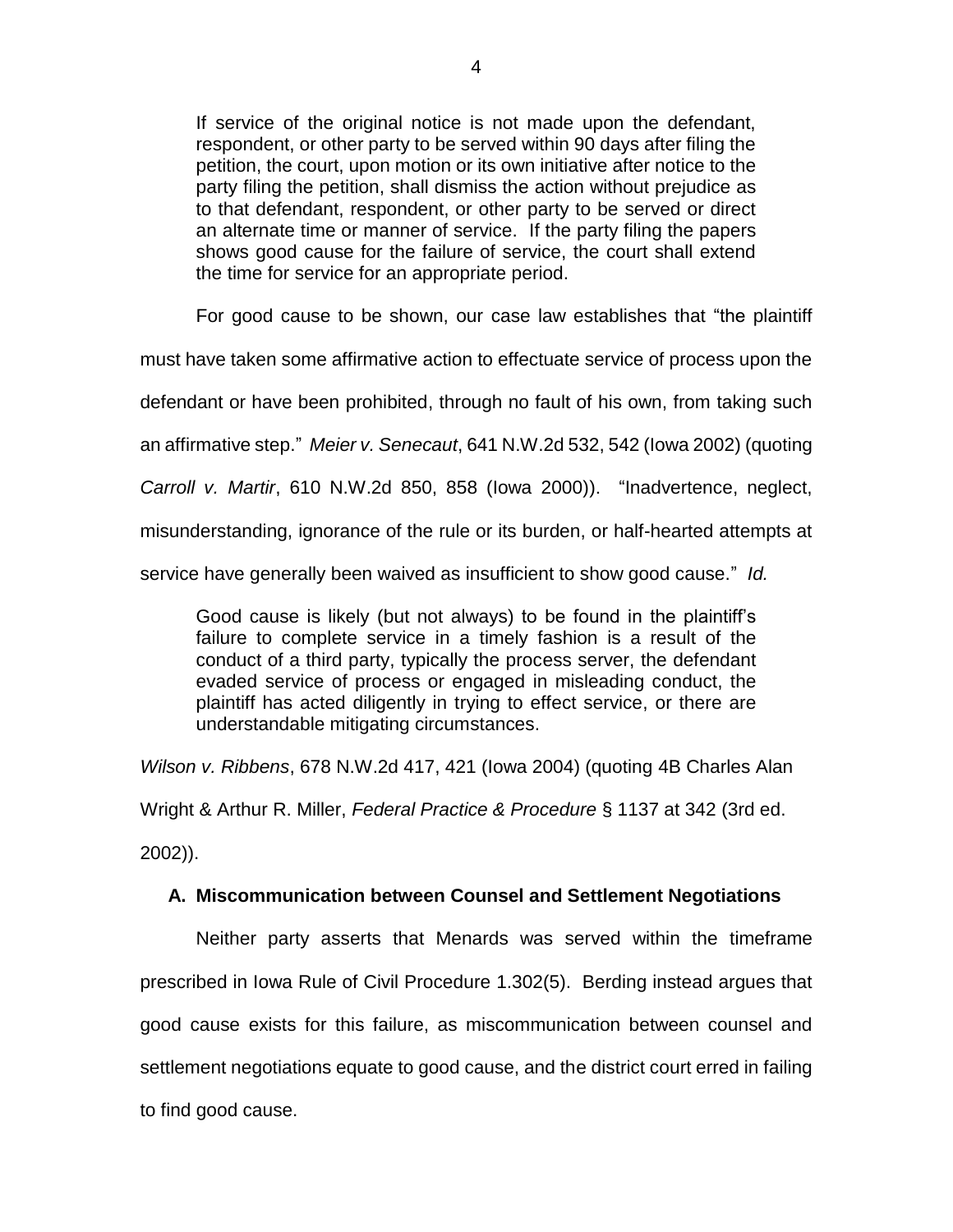In support of his argument for good cause, Berding relies on *Duwa v. Brooks*, No. 08-2038, 2009 WL 5126140, at \*3 (Iowa Ct. App. Dec. 30, 2009). In such case, we found good cause for delay in service, finding that a third party, the sheriff, delayed service and that the plaintiff had pursued a reasonable course of action to effectuate service within ninety days. *Duwa*, 2009 WL 5126140, at \*2.

However, Berding failed to take any affirmative steps to effectuate service. As such, Berding's position is similar to the litigant in *Jones v. Busta*, No. 14-0522, 2015 WL 162066, at \*1 (Iowa Ct. App. Jan. 14, 2015). In *Jones*, the appellant argued good cause "due to an omission from the manual calendar system to an electronic calendar system the deadline was inadvertently removed from the calendaring." 2015 WL 162066, at \*1. We held that as the appellant failed to take affirmative steps to effectuate service, the court appropriately dismissed the case for failure to serve within ninety days. *Id.* at \*4. We find Berding's actions do not involve the failure of a third party, such as a process server. He failed to take any affirmative action to serve Menards within the ninety-day timeframe.

Secondly, we do not find the fact the parties were engaged in settlement negotiations constitutes good cause. As the supreme court has previously stated, "[S]ettlement negotiations, even if done in good faith, do not constitute adequate justification or good cause for delaying service." *Henry v. Shober*, 566 N.W.2d 190, 193 (Iowa 1997).

Lastly, Berding argues Menards had notice of the lawsuit because of the letter sent by Berding on June 7, 2019. Berding offers no precedence in support of this argument and we reject the same, as notifying a litigant that they may be served cannot equate to service under the Iowa Rules of Civil Procedure.

5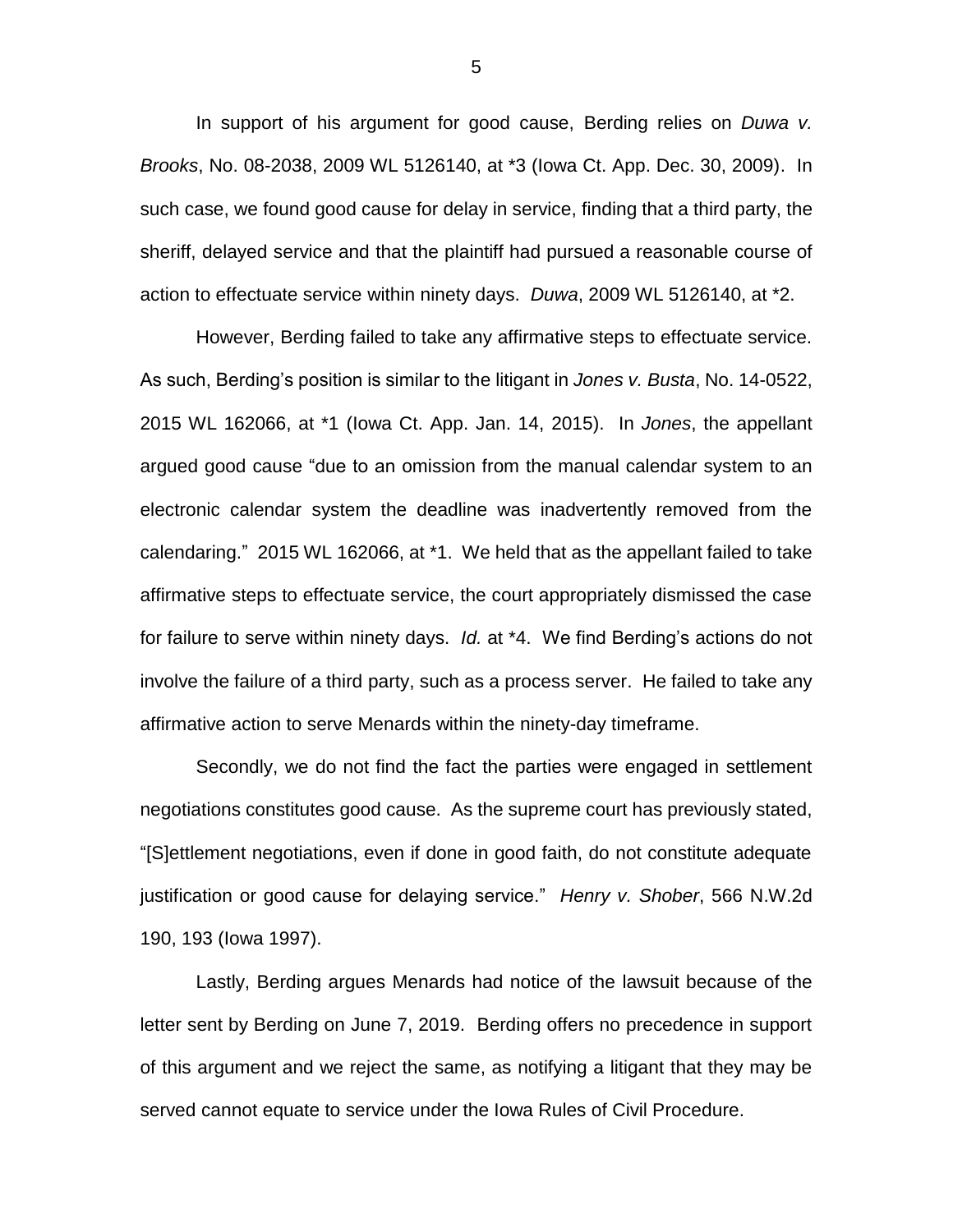#### **B. Iowa Rule of Civil Procedure 1.309**

For the first time on appeal, Berding argues that the district court erred in voiding its previous order allowing an extension of time and failing to find prejudice to Menards. Pursuant to Iowa Rule of Civil Procedure 1.309, a court "may allow any process or proof of service thereof to be amended at any time in its discretion and upon such terms as it deems just, unless it clearly appears that material prejudice would result to the substantial rights of the party against whom the process issued."

Our preservation rules ensure district courts the opportunity to avoid or correct errors. *See State v. Pickett*, 671 N.W.2d 866, 869 (Iowa 2003) (finding the practice of casting fault on the district court for failing to rule correctly on an issue as "fundamentally unfair" when the party did not give that court an opportunity to fix its mistake). The preservation rules also prevent a party from "remain[ing] silent . . . in the face of error . . . and subsequently assert[ing] error on appeal if the outcome in the trial court is unfavorable." *Id.* (citation omitted). Here, Berding did not raise the same issue below that he advances on appeal. It is fundamentally unfair to reach an argument advanced on appeal concerning Iowa Rule Civil Procedure 1.309 because it was not properly presented to the district court. We decline to address this argument.

# **IV. Conclusion**

Berding did not serve Menards with notice of the lawsuit within ninety days after the petition was filed and did not file a motion for an extension of time to serve notice prior to the expiration of the ninety days. We conclude Berding has not shown good cause for the delay in serving Menards, and we find unpreserved his

6